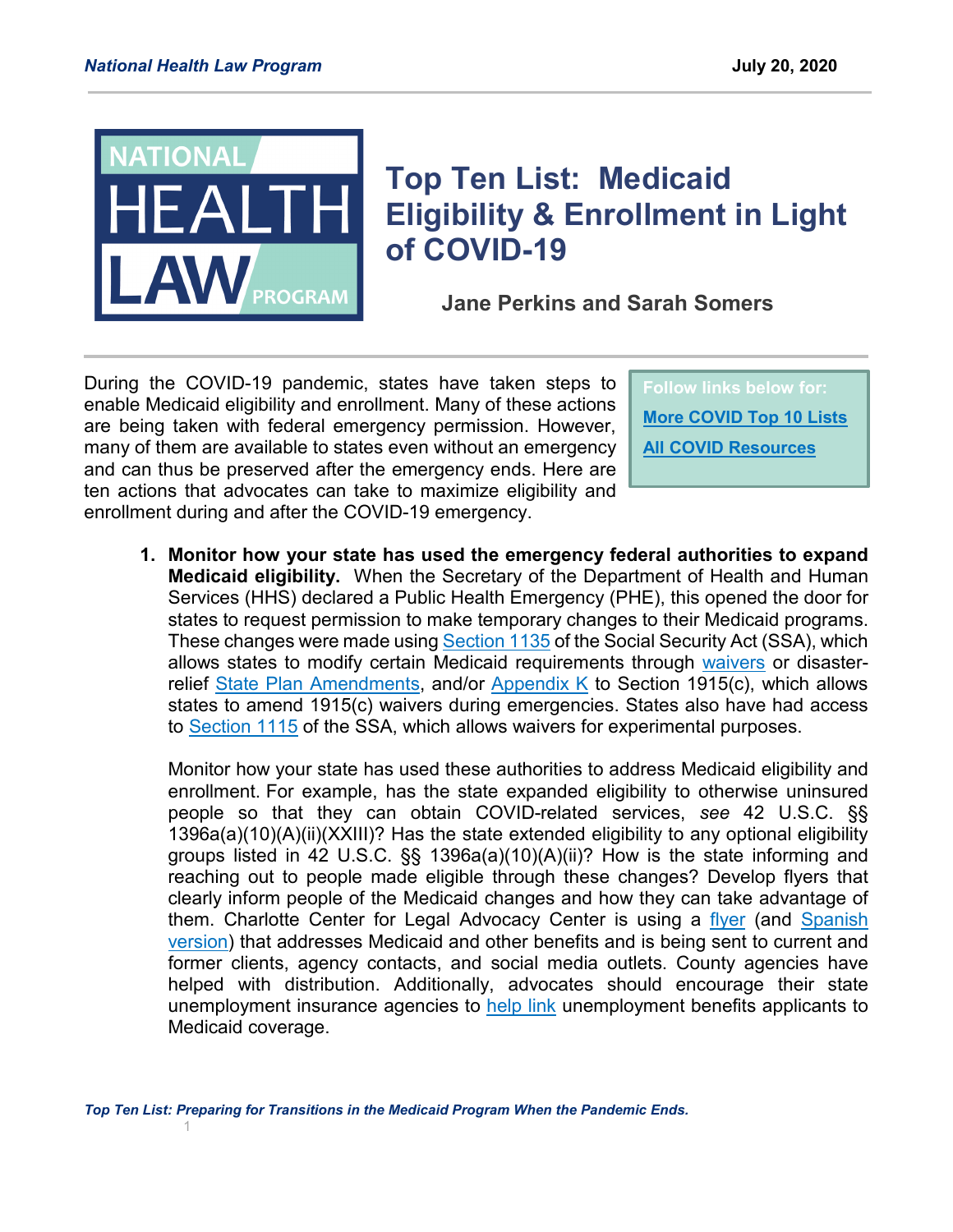- **2. Determine all potential categories of eligibility.** Medicaid applicants that may fit into more than one category of eligibility are entitled to choose the category under which their eligibility is considered. *See* 42 C.F.R. § 435.404. When determining eligibility during the pandemic, Medicaid programs should ensure that assessors provide individuals with this choice. This is particularly true for applicants for the category for uninsured individuals to receive COVID-related services who may qualify for a category that includes more expansive benefit coverage.
- **3. Maximize self-attestation.** To qualify for Medicaid, applicants must fit within a covered population group and meet income, residency, and citizenship/immigration requirements. *See* 42 U.S.C. § 1396a(a)(10)(A). [During the PHE,](https://healthlaw.org/streamlining-medicaid-enrollment-during-covid-19/) it may be difficult or impossible to obtain documentation of information (*e.g*., date of birth, household size, income, residency). States can accept self-attestation for all eligibility criteria except citizenship and immigration status**.** In the alternative, states can ease verification requirements. For instance, states can alter their standards so that discrepancies between the income an applicant attests and the income a data-matching source reveals do not hold up the application. States can also elect to conduct postenrollment verification of income, within a timeframe specified by the state. States can stop checking income-based data sources, such as IRS, SSA databases, and state databases, between regular renewal periods.
- **4. Ensure the unemployment disregard.** During the pandemic, most people receiving unemployment benefits (approved claims and extensions) are to receive [Pandemic](https://www.uc.pa.gov/COVID-19/CARES-Act/Pages/FPUC-FAQs.aspx)  [Unemployment Compensation,](https://www.uc.pa.gov/COVID-19/CARES-Act/Pages/FPUC-FAQs.aspx) \$600 weekly supplements. This supplement is not income for Medicaid purposes. Advocates should verify right away that their state has made the needed eligibility modifications to disregard this income. Under current law, the Compensation should apply to benefits received between March 29 and July 31, 2020. Advocates should encourage their state to automatically deduct \$600 a week of income from applicants that receive unemployment benefits, rather than the state relying on applicants to correctly identify whether and how much income they receive from Pandemic Unemployment Compensation.
- **5. Ensure enrollment and eligibility for immigrants.** The Administration's repeated targeting and harassment of immigrant communities means that individuals in these groups may hesitate to seek or delay Medicaid coverage and heath care during the emergency. There are a [number of steps you can take,](https://healthlaw.org/resource/top-ten-list-coverage-of-covid-testing-and-treatment-for-immigrants/) *e.g.*: (1) [Inform clients who](https://www.uscis.gov/green-card/green-card-processes-and-procedures/public-charge)  [are immigrants that COVID testing will not affect public charge.](https://www.uscis.gov/green-card/green-card-processes-and-procedures/public-charge) The U.S. Citizenship and Immigration Services (USCIS) recently clarified that it will not consider COVID-19 testing, treatment, or preventive care (including any eventual vaccines) when deciding public charge determinations, regardless of whether the services are covered by Medicaid. (CITE) (2) Encourage states to extend the reasonable opportunity period. Applicants typically have 90 days to document their citizenship/immigration status if the information cannot be verified through the state's databases. Through a state plan amendment, states can extend the reasonable opportunity period while the individual is making a good faith effort to obtain documents or the agency cannot complete the process within 90 days due to the PHE. (3) Make eligibility and enrollment accessible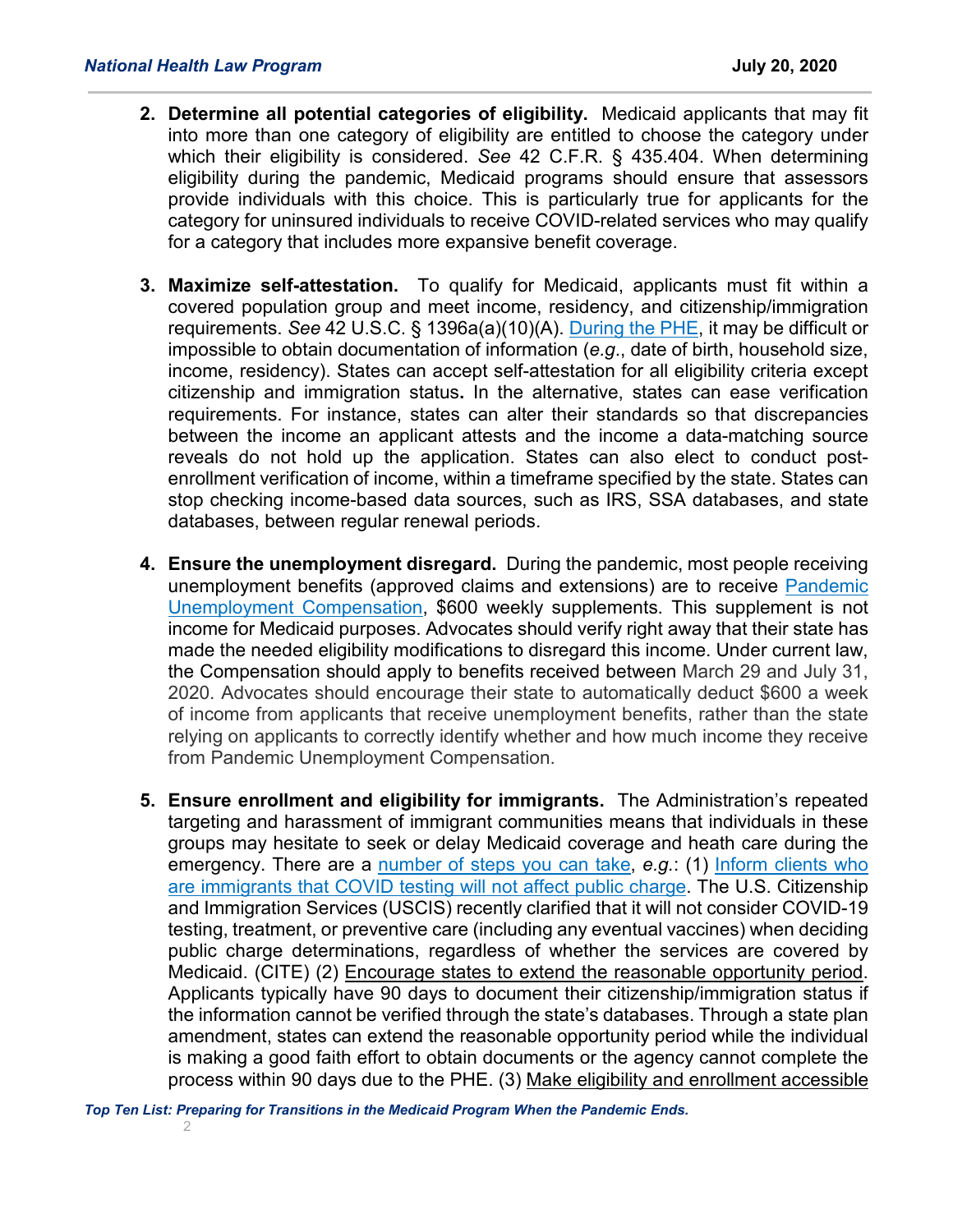to limited English speaking people. States can receive federal matching funding for language services.

- **6. Maximize presumptive eligibility.** The Medicaid Act allows states to provide presumptive eligibility (PE) determinations through designated entities (typically health care providers or community-based entities). PE provides immediate, temporary Medicaid coverage to an individual who appears to be Medicaid eligible while the individual goes through the full determination process with the Medicaid agency. For PE options, *see* 42 U.S.C. §§ 1369r-1 – 1396r-1(c); *Id*. at § 1396a(a)(47) (authorizing Medicaid-participating hospitals to make PE determinations regardless of whether the state has elected to provide PE). There are a number of ways to maximize PE. States can designate themselves as a qualified entity and accept the PE application directly from applicants. States can also designate additional entities as qualified to make PE determinations, for example entities making determinations for Head Start or WIC, schools, tribal child support enforcement agencies, food and homeless shelters, correctional facilities, and entities that determine eligibility for federally assisted housing.
- **7. Pause collection of premiums and cost sharing.** Many states have opted to impose premiums and/or cost sharing in their Medicaid programs. For state options, *see* 42 U.S.C. §§ 1396o, 1396o-1. As a condition of receiving the enhanced federal Medicaid funding available through the Families First Coronavirus Response Act (FFCRA), states may not reduce benefits for anyone enrolled in Medicaid on or after March 18. This means that states cannot terminate Medicaid eligibility for failure to pay a premium. Advocates should monitor to ensure that beneficiaries are not being terminated[. When the PHE ends,](https://healthlaw.org/resource/top-ten-list-transitions-in-the-medicaid-program-in-light-of-covid-19/) advocates should remind the state agency that many beneficiaries may not have had wages for months and will likely have no savings on hand. Ask the state not to seek recoupment of unpaid premiums and to prohibit providers from treating unpaid copayments as legal liabilities of the enrollee.

During the PHE, a number of states have received permission to pause collection of some or all premiums/cost sharing. Determine whether your state has done so. Ask for written policies and directives and how they were disseminated. Monitor whether providers are aware of and following the directives. Suspension of premiums and cost sharing is an acknowledgement that these policies reduce access to coverage. Seek input from clients and providers and document instances when a client obtained a service that they would otherwise have missed because of a cost sharing requirement. Use this evidence to argue against reinstitution of premiums and cost sharing when the PHE ends.

**8. Monitor Medicaid managed care systems.** In states that deliver services through managed care plans, monitor to ensure that individuals actually have access to needed services once they are enrolled in Medicaid. Individuals should be enrolled promptly in a plan or have immediate access through fee for service. Survey beneficiaries and providers to determine whether services are being provided.